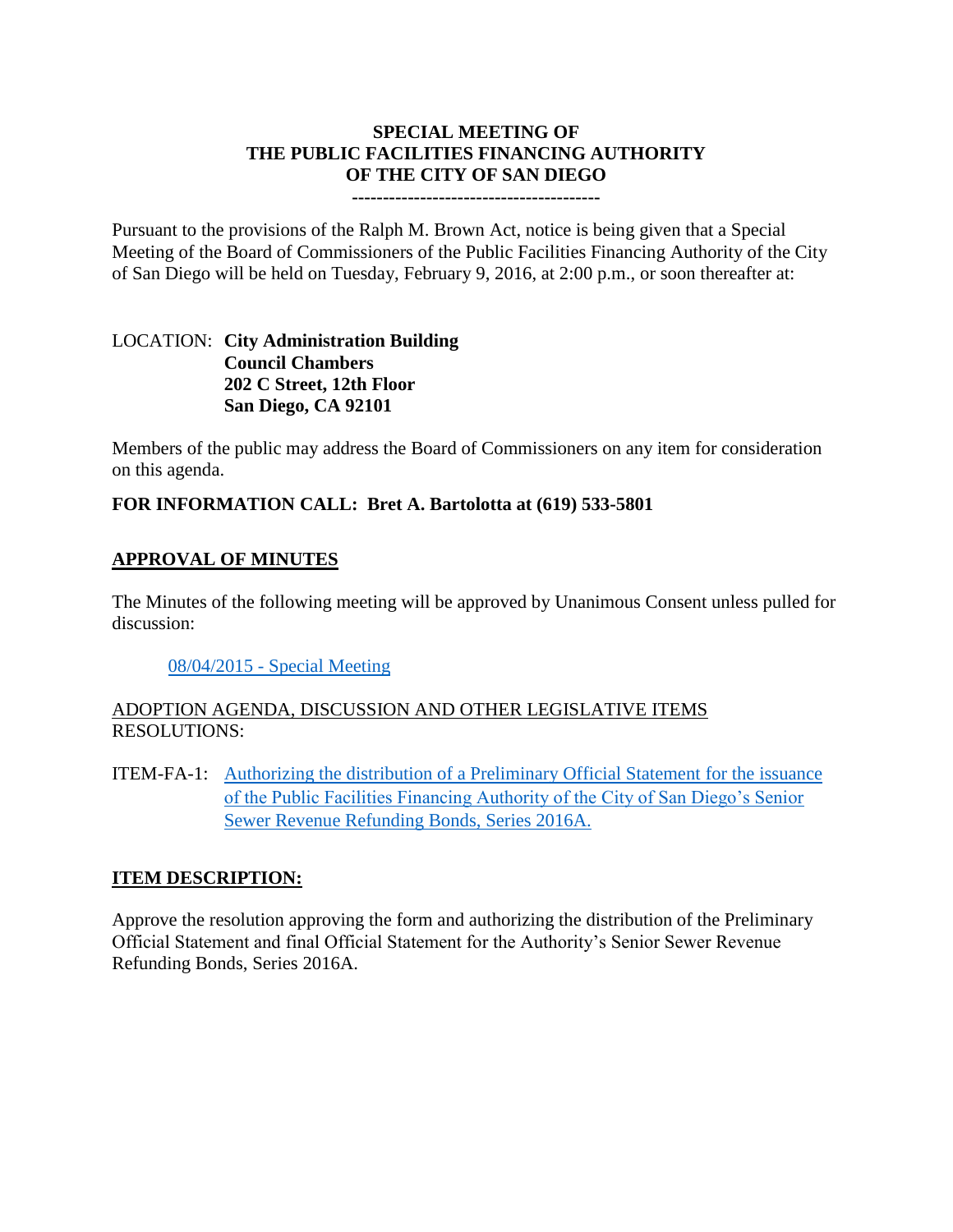# **CITY ATTORNEY'S RECOMMENDATION:**

Adopt the following resolution:

(FA-2016-1)

A Resolution of the Board of Commissioners of the Public Facilities Financing Authority of the City of San Diego approving the form and authorizing the distribution of a Preliminary Official Statement for Senior Sewer Revenue Refunding Bonds, Series 2016A; authorizing the execution, delivery and distribution of an Official Statement for Senior Sewer Revenue Refunding Bonds, Series 2016A; and approving other documents and actions in connection therewith.

# **SUPPORTING INFORMATION:**

### FISCAL CONSIDERATIONS:

Based on current market conditions approximately all of the outstanding callable 2009A&B and 2010A Bonds are expected to be refunded (\$429.3 million) with the issuance of the 2016A Bonds. This advance refunding scenario provides a cumulative cash flow savings to the Wastewater System of approximately \$74 million over the remaining years of the refunding, an average annual cash flow savings of approximately \$2.3 million in Fiscal Years 2016-2019, \$5.7 million in Fiscal Years 2020-2022, \$2.0 million in Fiscal Years 2023-2026, \$4.6 million in Fiscal Years 2027-2029 and approximately \$2.6 million in Fiscal Years 2030-2039. With the refunding, the new total debt service of the 2016 Bonds is \$654.7 million compared to \$728.8 million of the refunded bonds. The savings are a result of both lower interest rates and release and use of Debt Service Reserve Funds to fund the escrow. The net present value savings is estimated at 11.2%.

# PREVIOUS COUNCIL AND/OR COMMITTEE ACTION:

On June 16, 2015, the City Council approved Ordinance O-20506 approving the issuance of the Sewer Bonds in an amount not to exceed \$848,080,000 as well as the forms of the financing documents.

On June 16, 2015, the PFFA approved Resolution Number FA-2015-7 authorizing the issuance of up to \$848,080,000 in one or more series of revenue refunding bonds.

Nuesca

Primary Contact\City Attorney\Phone: Bret A. Bartolotta\619-533-5801, MS 59 Secondary Contact\Phone: Brant C. Will\619-533-5684

**NOTE:** See City Council Agenda of February 9, 2016, Item 333, for a companion item.